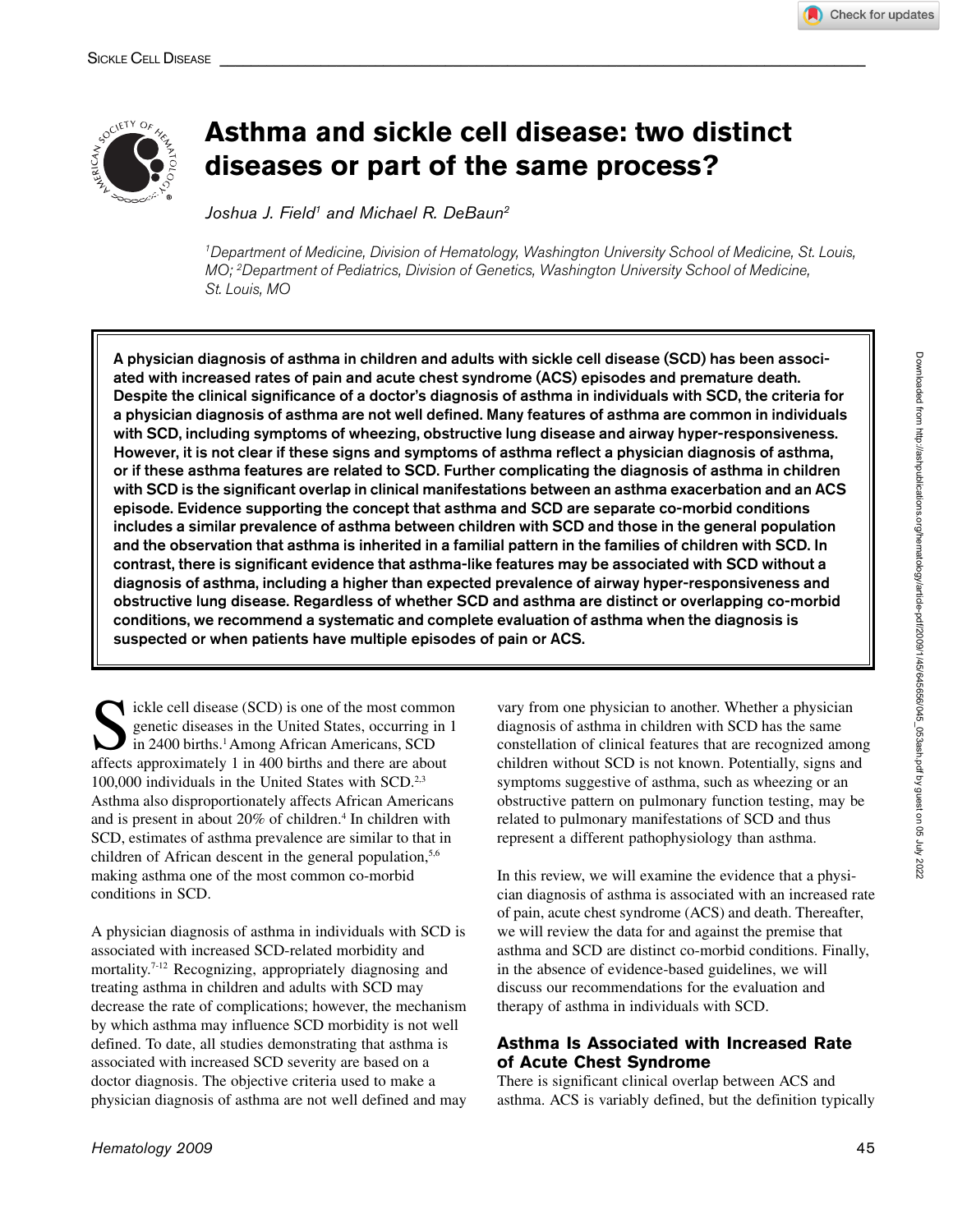includes a fever, increased respiratory effort and a new radiodensity on chest radiograph. Other clinical features of ACS include wheezing, chills and cough.13 For children with SCD, almost any admission to the hospital for respiratory syncytial virus bronchiolitis or an asthma exacerbation could be considered a diagnosis of ACS. Given the shared clinical characteristics between asthma and ACS, determining a cause and effect relationship has been a significant challenge.



#### **Figure 1. Age-specific incidence of acute chest syndrome episodes (panel A) and pain episodes (panel B) in the infant sickle cell anemia cohort from the Cooperative Study of Sickle Cell Disease.**

Reprinted with permission from Boyd JH, Macklin EA, Strunk RC, DeBaun MR. Asthma is associated with acute chest syndrome and pain in children with sickle cell anemia. Blood. 2006;108:2923-2927.11

Perin et al provided the initial observation of a relationship between asthma and pain. In 1983, they described a 6-yearold girl with SCD and severe asthma who was admitted to the hospital for an asthma exacerbation and subsequently developed a pain episode.<sup>14</sup> Since this original description, several studies have documented the strength of this association.5-12 The largest and most rigorously conducted study was based on the Cooperative Study of Sickle Cell Disease (CSSCD). A prospective cohort of 291 infants with hemoglobin SS were followed for a mean length of 11.0 years with a total follow-up of 4062 patient-years. Fortynine children in the cohort (16.8%) had asthma; these children had almost a two times greater rate of ACS episodes when compared with children without asthma (0.39 episodes per patient-year versus 0.20 episodes per patientyear,  $P < .001$ <sup>11</sup> (**Figure 1**). Taken together, these data indicate that multiple episodes of ACS in a child with SCD should prompt consideration for a diagnosis of asthma.

Children with asthma are also at an increased risk for developing ACS when admitted to the hospital for a pain episode. Boyd et al demonstrated that children with a physician diagnosis of asthma were 4.0 times (95% CI, 1.7- 9.5) more likely to develop ACS during the admission than patients without asthma.<sup>5</sup> Additionally, Glassberg et al demonstrated in a case-control study that among the children with pain and asthma, the odds ratio of having antecedent or concurrent respiratory symptoms within 96 hours of a pain event was 4.9 (95% CI, 2.2-10.7) when compared with children with pain and without asthma.15 Lastly, in another case-control study, Sylvester et al demonstrated that there was a higher proportion of children who had an ACS episode that were taking asthma medications when compared with those who were not  $(P = .02)$ .<sup>16</sup> Thus, a diagnosis of asthma is not only associated with an increased overall rate of ACS among children with SCD, but is also associated with an increased rate of ACS following admission to the hospital for pain and an increased rate of antecedent respiratory symptoms within 96 hours prior to presenting with pain. The preponderance of evidence for the relationship between asthma and ACS is in children with HbSS; however, some studies included children with milder SCD phenotypes (HbSC, HbSβ-thalassemia<sup>+</sup>).<sup>8,9,15</sup> Given the significant clinical overlap between an asthma exacerbation and an ACS episode, the consistent association between asthma and ACS episodes with different study designs (case-control and cohort studies) and different patient populations (US, England and France) is expected.

The relationship between asthma and ACS in adults with SCD has not been well documented. There are several reasons why there may be no association between these two conditions. First, asthma symptoms often improve as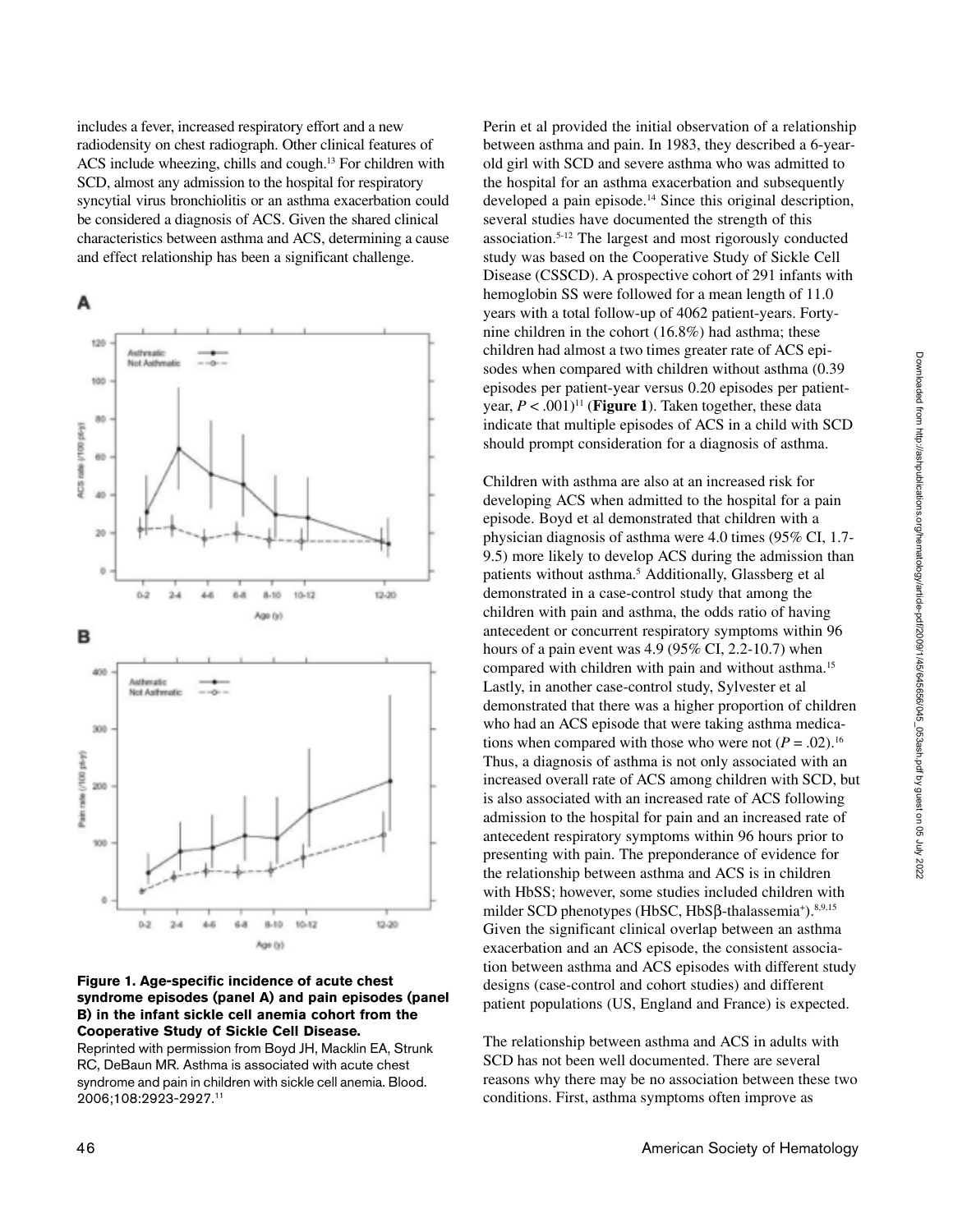individuals enter their second and third decade of life and airway size increases.17 Second, many adults who were diagnosed with asthma as children are now asymptomatic and do not recall their diagnosis.18 Finally, the incidence of ACS is lower in adults; thus, a relationship between asthma and ACS may be more difficult to assess if one truly exists.<sup>19</sup> More rigorous studies either confirming or refuting the association between asthma and a possible increased rate of ACS are needed in adults with SCD.

## **Asthma Is Associated with Increased Rate of Pain Episodes**

Studies examining the relationship between asthma and rate of pain episodes in children with SCD have had inconsistent results, with some studies showing a positive association and other studies revealing no association. The study with the longest follow-up period examining the effect of asthma on pain episodes is from the CSSCD cohort with over 4000 patient-years. In this group of children with rigorously documented pain episodes, a diagnosis of asthma was associated with an increased rate of pain events when compared with children without asthma<sup>11</sup> (**Figure 1**). However, another retrospective cohort study that included a large pediatric study from France did not validate the association between asthma and increased rate of pain events. In 297 children with SCD and a total of 1805 patient-years of follow-up, there was not an increased rate of pain among children with asthma<sup>6</sup>; however, only 25 patients had a diagnosis of asthma. The inconsistent finding



#### **Figure 2. Kaplan-Meier plot of age of death for subjects with sickle cell anemia and asthma (n = 138) and those without asthma (n = 25), conditional on survival beyond age 5 years.**

Reprinted with permission from Boyd JH et al. Asthma is associated with increased mortality in individuals with sickle cell anemia. Haematologica. 2007;92:1115-1118.10

between the association of pain and a physician diagnosis of asthma has several explanations, including different definitions of pain that were used in the two studies, physician contact that required an opioid administration (CSSCD) versus hospitalization for pain (France), as well as the small number of patients with asthma in the France cohort. Nevertheless, the association between asthma and pain episodes should be considered preliminary until further evidence documents the association.

# **Asthma Is Associated with Death in Sickle Cell Disease**

In one study, asthma was found to be associated with premature death in individuals with SCD.10 Examining a group of 1963 children and adults with HbSS followed for approximately 10 years and a total of 18,495 patient-years, a diagnosis of asthma was associated with a two-times increased rate of death (HR 2.36,  $P = .01$ ), after adjusting for known risks of mortality in individuals with SCD (**Figure 2**). The mean life expectancy for individuals with SCD and asthma was 52.5 years compared with 64.3 years for those without a diagnosis of asthma. The cause of death for these individuals with asthma was not documented. Elevated tricuspid regurgitant jet (TRJ) velocity is also associated with an increased risk of death in adults with  $SCD<sup>20</sup>$ ; however, current evidence does not support a relationship between asthma and an elevated TRJ velocity.20-22

## **Effect of Asthma on Sickle Cell Disease May be Due to Inflammation, V/Q Mismatch, or Both**

While there is significant evidence to suggest that asthma modifies SCD severity, the clinical basis for a diagnosis of asthma in children and adults with SCD is not well defined. Many children and adults with SCD do not undergo a rigorous evaluation for asthma, including a thorough personal and family history for asthma symptoms, pulmonary function testing and possibly skin and bronchoprovocation testing. The diagnosis of asthma may be based solely on wheezing symptoms, and thus we can only postulate about the underlying mechanism of asthma in children and adults with SCD. Asthma and SCD are both inflammatory diseases and markers of inflammation are known to be related to SCD severity.19 The inflammation associated with asthma is largely confined to the airways; however, if airway inflammation potentiates vascular inflammation or vice versa, the result may be increased vaso-occlusion and a higher rate of pain and ACS events. Alternatively, ventilation-perfusion (V/Q) mismatch may increase the rate of pain or ACS events in individuals with SCD as was described by Glassberg et al.<sup>15</sup> Children may present with a viral syndrome or an asthma exacerbation triggering regional hypoxia, sickling and ultimately systemic vaso-occlusion. These potential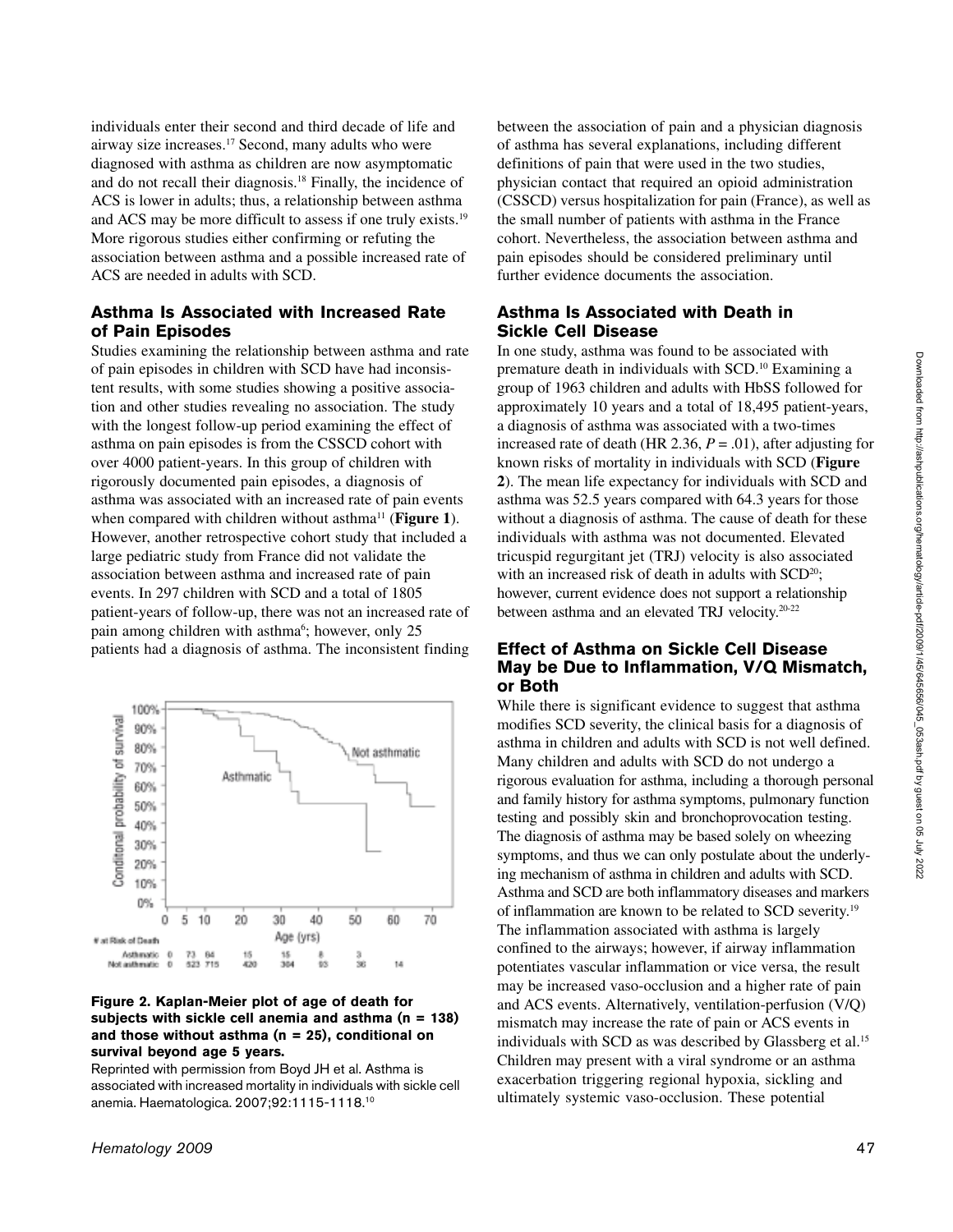etiologies are not mutually exclusive and both may be contributing to the association between asthma and increased SCD-related morbidity and mortality.

### **Family History of Asthma Is Associated with Increased Pain and ACS**

Preliminary evidence suggesting another causal pathway between asthma and SCD is based on the association between a family history of asthma and an increased rate of pain. We postulated that inflammatory genes involved in asthma pathogenesis would predispose to an increased rate of pain episodes even among individuals without a diagnosis of asthma. In a cohort of 211 children with HbSS, the rate of pain and ACS was found to be increased roughly twofold compared with children without a family history of asthma.23 After adjusting for a personal history of asthma, there was still an independent association between a sibling history of asthma and an increased rate of pain. As these children did not have a personal history of asthma, these data suggest that inflammatory genes and their corresponding mediators of asthma pathogenesis may contribute to vascular inflammation.

## **Leukotrienes Are Inflammatory Mediators that are Elevated and Baseline Levels Are Associated with Pain Events**

Inflammatory pathways that are implicated in the pathogenesis of asthma and pain provide additional evidence suggesting that there is a common mechanism between asthma and SCD. Leukotrienes are lipid mediators of inflammation derived from arachidonic acid. Phopholipase A2 liberates arachidonic acid from cell membrane, ultimately leading to the production of leukotriene A4. From LTA4, two classes of leukotrienes are generated, leukotriene  $B_4$  and cysteinyl leukotrienes (CysLTs).<sup>24</sup> LTB<sub>4</sub> primarily promotes neutrophil activation and chemotaxis, while CysLTs have actions in the lung and the vasculature. In the lung, effects of CysLTs include bronchoconstriction,<sup>25</sup> smooth muscle proliferation,<sup>26</sup> mucus production<sup>27</sup> and airway edema,<sup>28</sup> while in the vasculature CysLTs promote vasoconstriction,<sup>29</sup> vascular leakage and up-regulation of cellular adhesion molecules.30 CysLTs are important to asthma pathogenesis, and levels of CysLTs correlate with measures of asthma severity, $31$  asthma exacerbations $32$  and presence of exercise-induced asthma.<sup>33</sup>

 $LTB<sub>4</sub>$  and CysLT levels are increased in individuals with SCD when they are well and during vaso-occlusive events. Although  $LTB<sub>4</sub>$  levels have a lesser role in the process of asthma, its actions on the activation, migration and adhesion of neutrophils to endothelium suggest that LTB4 could contribute to the process of vaso-occlusion. In individuals with SCD, levels of  $LTB<sub>4</sub>$  are increased compared with controls and, during a pain or ACS episode, the levels increase further from baseline.<sup>34</sup>

There is stronger evidence implicating the role of CystLTs levels being associated with the pathogenesis of pain. In two separate studies of children and adults with SCD, baseline levels of CysLTs were significantly elevated in those with SCD compared with controls.<sup>35,36</sup> Among children with SCD and asthma, CysLT levels were higher than in children with SCD but without asthma. When CysLT levels were measured during pain episodes, there was a significant increase from baseline levels within the same individual.<sup>37</sup> Although elevated levels of CysLTs may be related to an underlying diagnosis of asthma in some cases, levels were also elevated in individuals without a history of asthma. Taken together, these data suggest that leukotrienes may contribute to the process of vaso-occlusion.

The mechanism as to why baseline CysLT levels are elevated in children and adults with SCD has not been fully elucidated. There is evidence to suggest that the leukotriene pathway is upregulated through increased phospholipase A2 and 5-lipooxygenase activating protein (FLAP). Levels of circulating secretory phospholipase A2 are increased in many individuals with SCD, and elevated levels have been associated with development of ACS episodes<sup>38,39</sup>; however, it is not clear how closely secretory phospholipase A2 in the plasma correlates with intracellular levels, the site of action for leukotriene generation. One potential mechanism for an increase in CysLT was demonstrated by Patel et al when they provided evidence that transcription of FLAP was increased in peripheral blood mononuclear cells in individuals with SCD and that activation of FLAP was potentially mediated through placenta growth factor.40 Dissecting the leukotriene pathway to determine the underlying pathogenesis of leukotriene elevation in individuals with SCD may reveal new therapeutic targets for the treatment or prevention of pain.

# **Potential Role of Nitric Oxide in Sickle Cell Disease and Asthma**

Several studies have demonstrated that NO is a mediator of SCD-related morbidity and mortality.<sup>20,41</sup> Among individuals with SCD, hemolysis with release of cell free hemoglobin and arginase reduces NO bioavailability in the vasculature.<sup>42</sup> Reduced NO bioavailability is related to an elevated TRJ velocity, which is associated with an increased risk of death.20 Individuals with increased hemolysis and correspondingly reduced NO bioavailibility also have an increased incidence of priapism and leg ulcers, but fewer pain and ACS episodes.<sup>42,43</sup> This observation has led to the proposed classification of individuals with SCD into either the hemolytic phenotype characterized by an elevated TRJ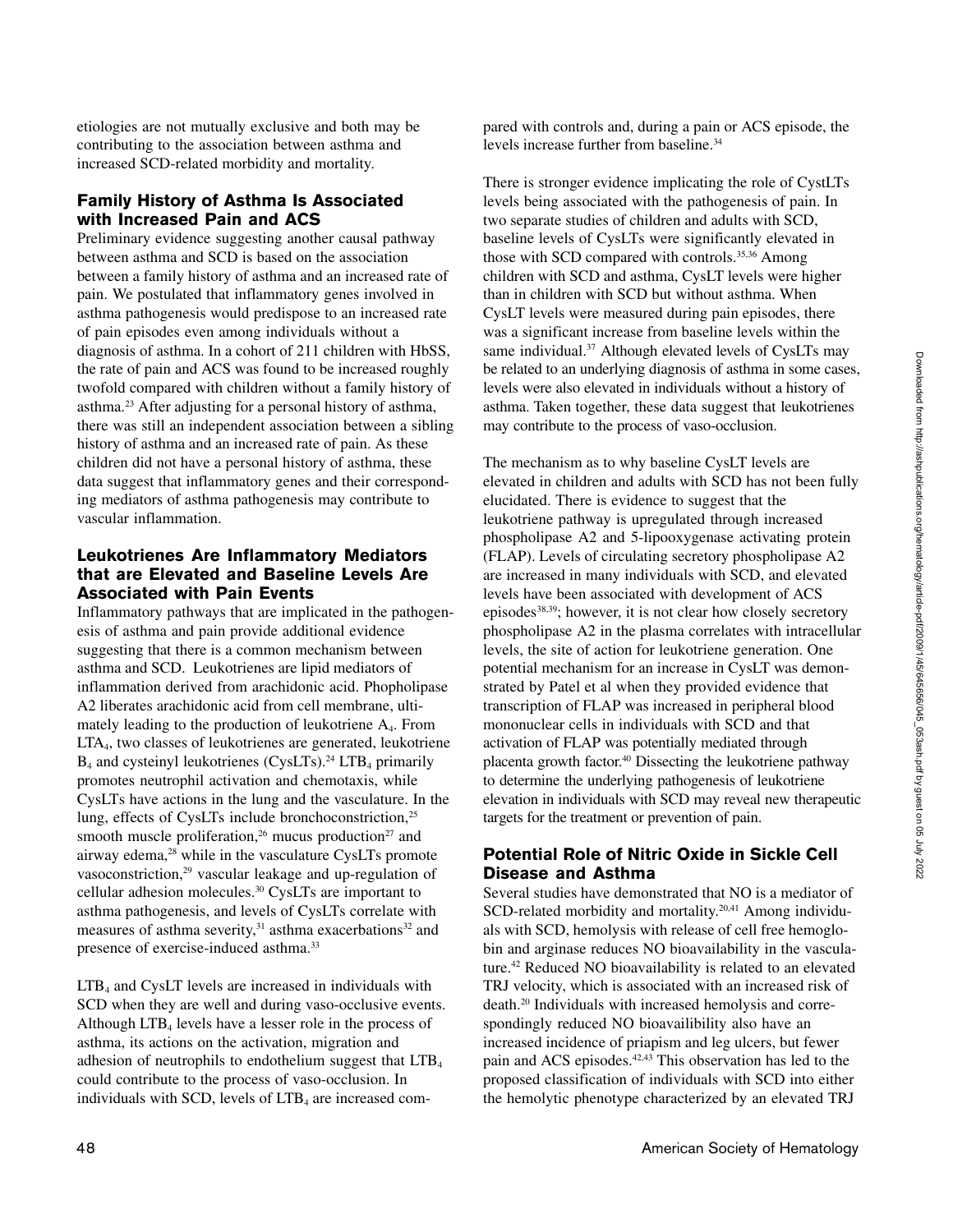velocity, priapism and leg ulcers, or the viscosity-vasoocclusive phenotype characterized by frequent pain and ACS episodes and an increased incidence of avascular necrosis.42 The NO pathway in airway lining fluid and epithelium has also been implicated in asthma pathogenesis.44 Similar to patients with SCD, individuals with asthma have increased arginase activity and decreased levels of arginine in the plasma.45 Despite the critical role of altered NO homeostasis in the pathogenesis of asthma and SCD, a diagnosis of asthma has not been related to increased TRJ velocity in several studies.<sup>20-22</sup> Elevated TRJ velocity has been associated with pulmonary function; however, the evidence demonstrates a relationship between TRJ velocity and low forced vital capacity, consistent with mild restrictive defects.21,46 No studies to date have linked obstructive lung disease to hemolysis or an elevated TRJ velocity. Taken together, these data provide little evidence implicating the NO pathway in the pathogenesis of asthma in children and adults with SCD.

Exhaled NO is a marker of asthma severity that has been examined in individuals with SCD. Elevated exhaled NO is suggestive of an asthma diagnosis and predicts response to oral or inhaled corticosteroids.47 It is not clear if exhaled NO contributes to an asthma phenotype or if exhaled NO is just a marker for asthma. Among individuals with SCD, several studies have reported decreased levels of exhaled NO, although no study has specifically evaluated individuals with SCD and asthma. Lower levels of exhaled NO have been associated with ongoing pain episodes,<sup>48</sup> prior episodes of ACS<sup>49</sup> and chronic lung disease.<sup>50</sup> The role of exhaled NO in the diagnosis or management of asthma in individuals with SCD has not been evaluated, although prior data would suggest that pre-existing lung disease and/ or reduced plasma NO may limit the utility of exhaled NO in this patient population. Given the paucity of evidence implicating the NO pathway in the process of asthma in individuals with SCD, no definitive conclusions can be made; however, future studies of asthma in this patient population should examine the relationship between hemolysis and features of asthma.

# **Evidence to Support Asthma and Sickle Cell Disease as Distinct, Co-Morbid Diseases**

The concept that asthma and SCD are distinct conditions is supported by two lines of evidence (**Table 1**). First, the prevalence of asthma in children with SCD is similar to reports in urban African-American children. For reasons not well understood, asthma disproportionately affects African-American children in the United States with a prevalence of about 20%.4 In a case-control study of 139 children with HbSS designed to examine the relationship between asthma and ACS, the prevalence of asthma was 12% in children without evidence of ACS.<sup>5</sup> Other studies have also reported a prevalence of asthma in children with SCD that is comparable to the general population.<sup>6</sup> Another independent line of evidence is that asthma shows a familial pattern of inheritance in the families of children with SCD.<sup>51</sup> In a study of 104 families identified from affected children with SCD, 20% of parents and 32% of siblings reported a diagnosis of asthma. Statistical modeling of the inheritance pattern of asthma among first-degree relatives of children with SCD and asthma demonstrate a significant major gene effect for the transmission of asthma in these families.

## **Evidence to Suggest that Asthma Symptoms Are a Manifestation of Sickle Cell Disease**

Airway hyper-responsiveness and pulmonary function abnormalities are more common in children and adults with SCD than in the general population, suggesting that these clinical features of asthma may be related to the pathogenesis of SCD<sup>52-58</sup> (Table 1). Measures of airway hyperresponsiveness are thought to be relatively specific for the diagnosis of asthma in children and adults in the general population.57 The degree of airway hyper-responsiveness to a stimulus, most commonly the parasympathetic agonist methacholine, reflects airway inflammation and provides evidence for a diagnosis of asthma. The prevalence of airway hyper-responsiveness in children and adults with SCD has been reported as high as  $78\%$ <sup>56</sup>; in contrast, the prevalence of airway hyper-responsiveness is 18% in children in the general population.<sup>60</sup> Further, the presence or absence of airway hyper-responsiveness has not been clearly associated with a diagnosis of asthma in children or

**Table 1. Evidence for and against asthma as a distinct co-morbid disease in individuals with sickle cell disease (SCD).**

| <b>Pros</b>                                                                        | <b>References</b> | Cons                                                                                                                  | <b>References</b> |
|------------------------------------------------------------------------------------|-------------------|-----------------------------------------------------------------------------------------------------------------------|-------------------|
| Similar prevalence of asthma in the general<br>population and in children with SCD | 4-6               | Higher prevalence of airway hyper-responsiveness<br>in individuals with SCD when compared with the general population | 52-56             |
| Familial pattern of asthma inheritance among<br>children with SCD                  | 51                | Higher prevalence of airway obstruction in children<br>with SCD when compared with the general population             | 57                |
|                                                                                    |                   | Overlap of symptoms between acute chest syndrome and asthma                                                           | 13                |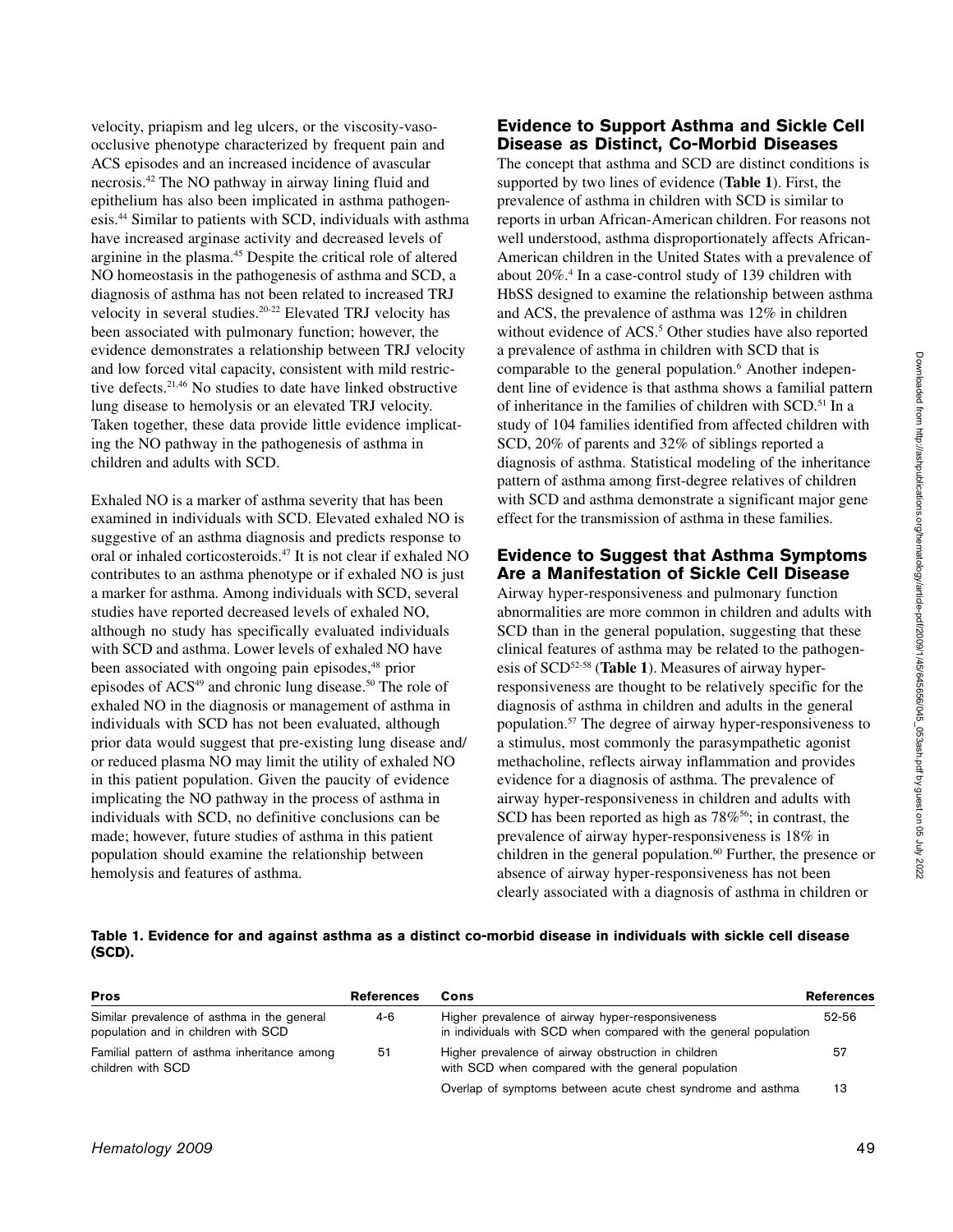adults with SCD.<sup>54</sup> Presumably, the significant number of individuals with SCD and airway hyper-responsiveness reflects nonspecific airway inflammation that may be related to the process of SCD. Inflammation is known to be critical to the pathogenesis of pulmonary complications in SCD, and anti-inflammatory therapies have demonstrated efficacy in the treatment of ACS.<sup>61,62</sup> Although ACS likely represents a heightened state of airway inflammation, lowgrade inflammation in the lungs may be present in many individuals with SCD at baseline.

Obstructive pulmonary function patterns are also common in individuals with SCD and not clearly explained by an asthma diagnosis. Among children with SCD, 35% demonstrate obstructive defects on pulmonary function testing.57 Rates of pain and ACS episodes have been associated with obstructive lung disease in children with SCD, although the relationship has been

inconsistent.58,63,64 Despite conflicting data, the preponderance of evidence suggests that there is a relationship between SCD severity and pulmonary function abnormalities; however, data to suggest that asthma has a significant role in the many of cases of obstructive lung disease in individuals with SCD are limited.

#### **Summary and Recommendations**

Significant clinical evidence demonstrates that a physician diagnosis of asthma increases SCD severity. However, the clinical and laboratory features that lead physicians to diagnose a child or adult with asthma are not well defined. Extrapolating the prevalence of asthma in the general population to children with SCD, we would expect that a significant portion of children with SCD will also have asthma. Data to suggest that children with SCD and asthma will or will not present with the same clinical features that are seen in children without SCD are limited. Pulmonary complications are common in individuals with SCD, and thus the interaction between asthma, ACS, pulmonary function abnormalities and SCD-related morbidity and mortality is likely complex and overlapping. Different etiologies, some related to SCD and others related to asthma, may lead to an asthma diagnosis. Distinguishing a diagnosis of asthma that may be responsive to oral or inhaled corticosteroids from wheezing related to ACS, pneumonia, or baseline lung function abnormalities is required to treat individuals appropriately and potentially dampen the severity of SCD.



**Figure 3. Three possible descriptions of the relationship between sickle cell disease (SCD) and asthma.** Possibility 1 shows SCD and asthma as distinct diseases. Possibility 2 depicts SCD and asthma as distinct diseases with some overlapping asthma symptoms and characteristics. Possibility 3 describes the scenario whereby asthma symptoms are related almost entirely to the pathogenesis of SCD.

> There are three possibilities to describe the relationship between asthma and SCD, ranging from asthma and SCD as distinct, non-overlapping diseases to asthma symptoms largely being related to SCD pathogenesis (**Figure 3**). Based on the significant overlap between the clinical presentation of asthma and ACS, we postulate there are likely some individuals with SCD who have symptoms of wheezing and are diagnosed with asthma, but have few other characteristics of asthma. The diagnosis of asthma in these individuals may be related to SCD. In contrast, asthma is present in a large number of African-American children and it must be present in some children with SCD also.

> In the absence of established guidelines for the evaluation and management of asthma in individuals with SCD, we recommend rigorous testing for all children and adults with SCD that mirrors the evaluation for asthma in the general population (**Table 2**). Despite the paucity of evidence that is available to guide clinical practice, treating children and adults with SCD who have signs or symptoms of asthma aggressively with asthma therapies, similar to any individual with a diagnosis of asthma, is likely the best approach to dampen the impact of asthma on SCD until further studies are completed.

#### **Acknowledgments**

Supported in part by the National Institutes of Health, National Heart, Lung and Blood Institute, RO1 HL079937 (MRD), K12HL08710 (JJF), and Burroughs Wellcome Foundation (MRD).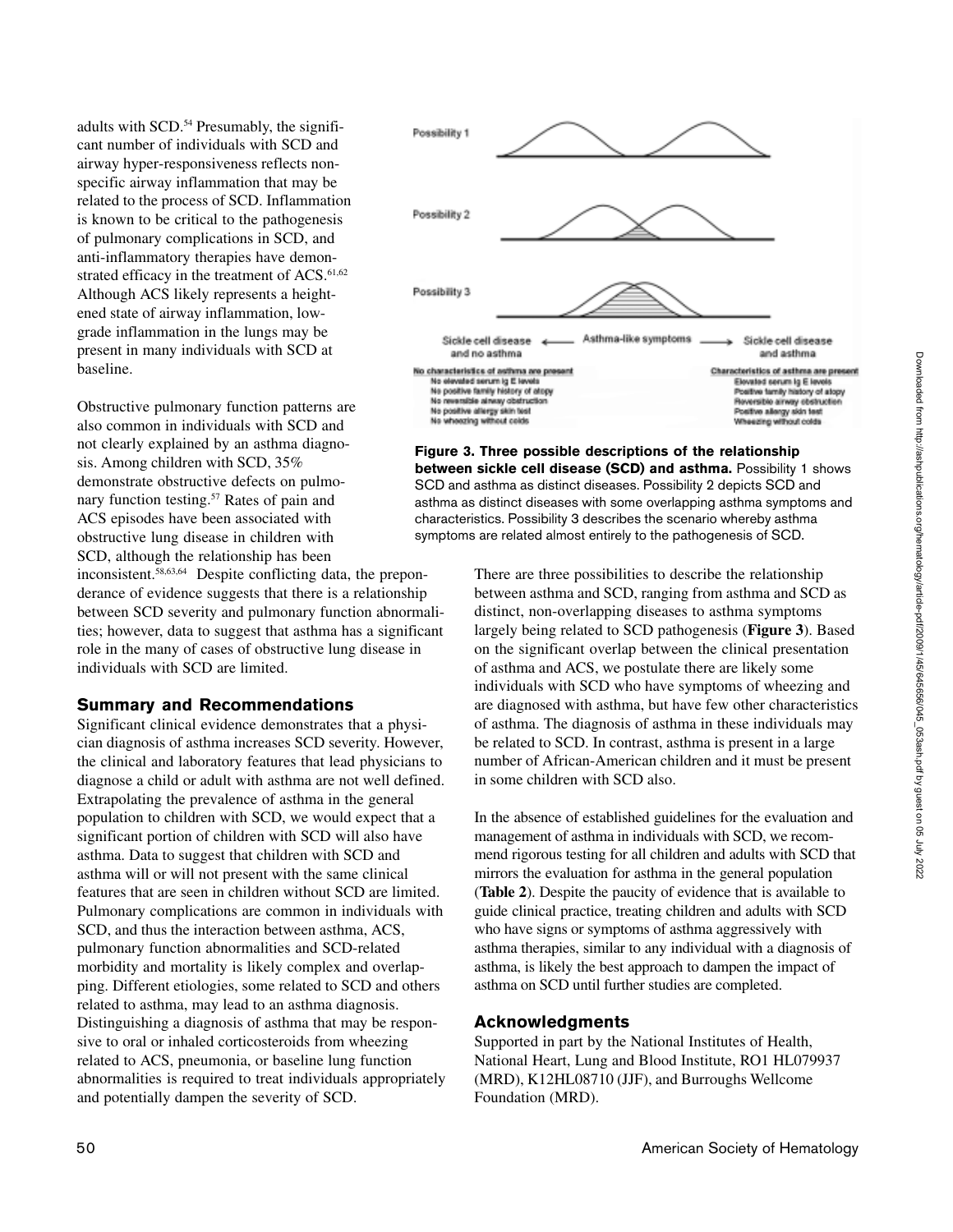#### **Table 2. Recommended asthma evaluation in children and adults with sickle cell disease.**

#### A. Clinical Assessment

| Test                                                                                | Frequency                                                                                                                                                      | Rationale                                                                                                                                 | <b>References</b>           |
|-------------------------------------------------------------------------------------|----------------------------------------------------------------------------------------------------------------------------------------------------------------|-------------------------------------------------------------------------------------------------------------------------------------------|-----------------------------|
| Review of systems<br>for atopy, asthma                                              | Annually, starting at one year of age<br>If history is positive, refer<br>to a pulmonologist                                                                   | Individuals with asthma and SCD are at increased<br>risk of vaso-occlusive episodes, acute chest<br>syndrome and death                    | $7 - 12$                    |
| Assessment of lung function<br>by spirometry and lung<br>volumes by plethysmography | For children, starting at 6 years of age:<br>every 5 years in children with no asthma<br>or ACS episodes and every 2-3<br>years in children with asthma or ACS | Children with SCD may have obstructive<br>defects that predispose to increased SCD morbidity                                              | 57,64                       |
|                                                                                     | For adults, at least once and every<br>2-3 years if abnormal<br>If there is evidence of obstruction or<br>restriction, refer to pulmonologist                  | Adults with SCD have a high incidence<br>of restrictive defects                                                                           | 58                          |
| <b>B.</b> Treatment                                                                 |                                                                                                                                                                |                                                                                                                                           |                             |
| Therapy                                                                             | Frequency                                                                                                                                                      | Rationale                                                                                                                                 | <b>References</b>           |
| Treatment of individuals<br>with SCD and asthma<br>per NHLBI guidelines             | Indefinitely                                                                                                                                                   | Treatment of persistent asthma with daily inhaled<br>corticosteroids is effective in reducing asthma<br>hospitalizations and symptom days | NHLBI<br>guidelines<br>2007 |
| Appointment with<br>pulmonologist                                                   | At least annually for individuals<br>with SCD and mild asthma<br>At least every 6 months<br>for individuals with SCD                                           | Individuals with asthma and SCD are at increased<br>risk of vaso-occlusive episodes, acute chest<br>syndrome and death                    | $7 - 12$                    |

## **Disclosures**

Conflict-of-interest disclosure: JJF receives research funding from TRF Pharma. MRD declares no competing financial interests.

and moderate to severe asthma

Off-label drug use: None disclosed.

# **Correspondence**

Joshua J. Field, MD, Washington University, 660 S. Euclid Ave., Saint Louis, MO 63110; Phone: (314) 362-8808; Alternate Phone: (314) 747-8496; Fax: (314) 362-8813; e-mail: jfield@dom.wustl.edu

# **References**

- 1. Therrell BL, Hannon WH. National evaluation of US newborn screening system components. Mental Retardation and Developmental Disabilities Research Review. 2006;12:236-245.
- 2. Ashley-Koch A, Yang Q, Olney RS. Sickle hemoglobin (HbS) allele and sickle cell disease: a HuGE review. Am J Epidemiol. 2000;151:839-845.
- 3. Hassell K. Sickle cell disease population estimation: application of available contemporary data to traditional methods [abstract]. Presented at the 35th Anniversary Convention of the National Sickle Cell Disease Program, 17–22 September 2007, Washington, DC. Baltimore: Sickle Cell Disease Assoc of America; 2007:173. Abstract no. 275.
- 4. Webber MP, Carpiniello KE, Oruwariye T, Appel DK.

Prevalence of asthma and asthma-like symptoms in inner-city elementary schoolchildren. Pediatr Pulmonol. 2002;34:105-111.

- 5. Boyd JH, Moinuddin A, Strunk RC, DeBaun MR. Asthma and acute chest in sickle-cell disease. Pediatr Pulmonol. 2004;38:229-232.
- 6. Bernaudin F, Strunk RC, Kamdem A, et al. Asthma is associated with acute chest syndrome, but not with an increased rate of hospitalization for pain among children in France with sickle cell anemia: a retrospective cohort study. Haematologica. 2008;93:1917-1918.
- 7. Sylvester KP, Patey RA, Rafferty GF, Rees D, Thein SL, Greenough A. Airway hyperresponsiveness and acute chest syndrome in children with sickle cell anemia. Pediatr Pulmonol. 2007;42:272-276.
- 8. Bryant R. Asthma in the pediatric sickle cell patient with acute chest syndrome. J Pediatr Health Care. 2005;19:157-162.
- 9. Nordness ME, Lynn J, Zacharisen MC, Scott PJ, Kelly KJ. Asthma is a risk factor for acute chest syndrome and cerebral vascular accidents in children with sickle cell disease. Clin Mol Allergy. 2005;3:2.
- 10. Boyd JH, Macklin EA, Strunk RC, DeBaun MR. Asthma is associated with increased mortality in individuals with sickle cell anemia. Haematologica. 2007;92:1115-1118.
- 11. Boyd JH, Macklin EA, Strunk RC, DeBaun MR. Asthma is associated with acute chest syndrome and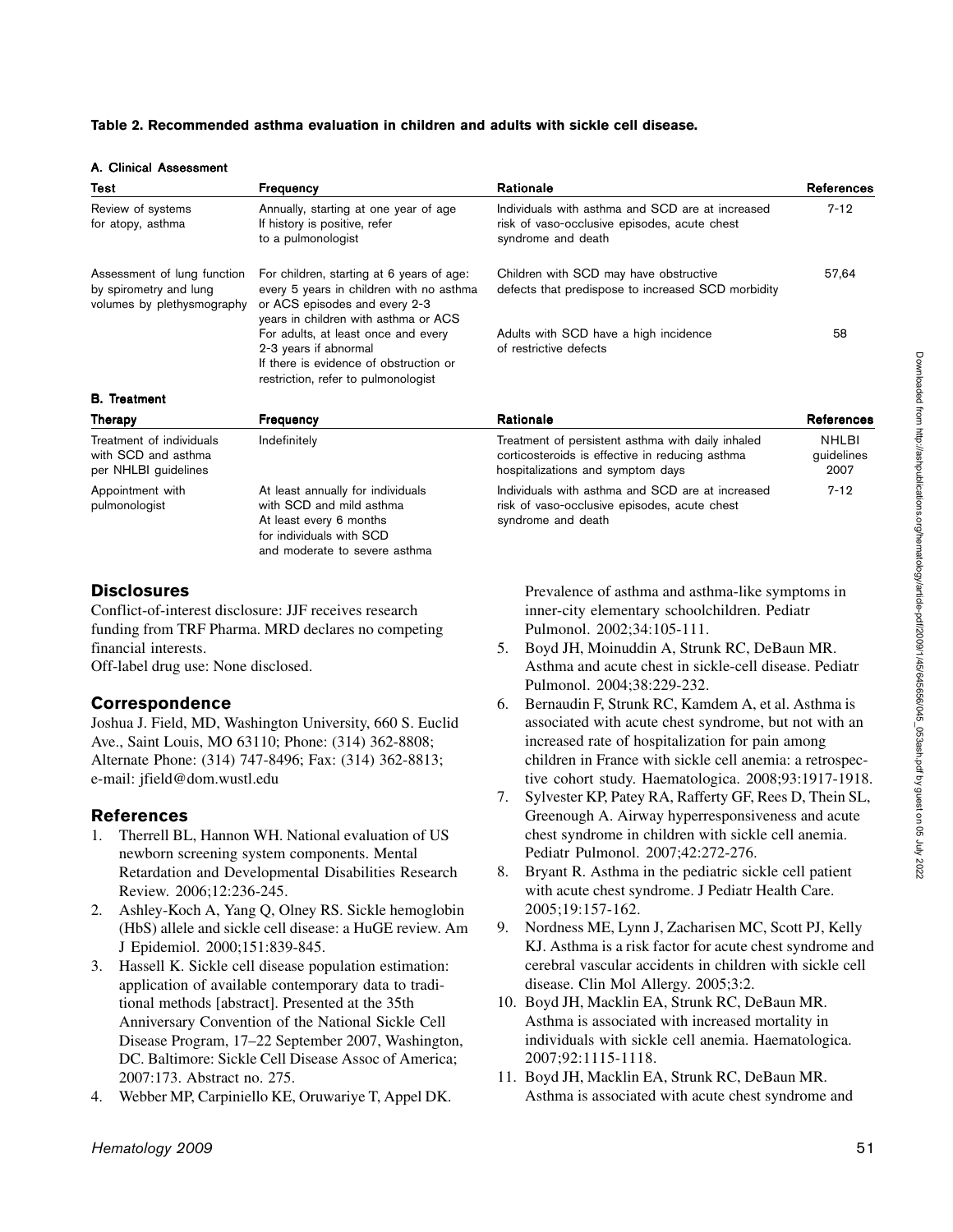pain in children with sickle cell anemia. Blood. 2006;108:2923-2927.

- 12. Knight-Madden JM, Forrester TS, Lewis NA, Greenough A. Asthma in children with sickle cell disease and its association with acute chest syndrome. Thorax. 2005;60:206-210.
- 13. Vichinsky EP, Styles LA, Colangelo LH, et al. Acute chest syndrome in sickle cell disease: clinical presentation and course. Cooperative Study of Sickle Cell Disease. Blood. 1997;89:1787-1792.
- 14. Perin RJ, McGeady SJ, Travis SF, Mansmann HC Jr. Sickle cell disease and bronchial asthma. Ann Allergy. 1983;50:320-322.
- 15. Glassberg J, Spivey JF, Strunk R, Boslaugh S, DeBaun MR. Painful episodes in children with sickle cell disease and asthma are temporally associated with respiratory symptoms. J Pediatr Hematol Oncol. 2006;28:481-485.
- 16. Sylvester KP, Patey RA, Broughton S, et al. Temporal relationship of asthma to acute chest syndrome in sickle cell disease. Pediatr Pulmonol. 2007;42:103-106.
- 17. Martin AJ, McLennan LA, Landau LI, Phelan PD. The natural history of childhood asthma to adult life. Br Med J. 1980;280:1397-1400.
- 18. Burgess JA, Walters EH, Byrnes GB, et al. Who remembers whether they had asthma as children? J Asthma. 2006;43:727-730.
- 19. Castro O, Brambilla DJ, Thorington B, et al. The acute chest syndrome in sickle cell disease: incidence and risk factors. The Cooperative Study of Sickle Cell Disease. Blood. 1994;84:643-649.
- 20. Gladwin MT, Sachdev V, Jison ML, et al. Pulmonary hypertension as a risk factor for death in patients with sickle cell disease. N Engl J Med. 2004;350:886-895.
- 21. Liem RI, Nevin MA, Prestridge A, Young LT, Thompson AA. Tricuspid regurgitant jet velocity elevation and its relationship to lung function in pediatric sickle cell disease. Pediatr Pulmonol. 2009;44:281-289.
- 22. Minniti CP, Sable C, Campbell A, et al. Elevated tricuspid regurgitant jet velocity in children and adolescents with sickle cell disease: association with hemolysis and hemoglobin oxygen desaturation. Haematologica. 2009;94:340-347.
- 23. Field JJ, Macklin EA, Yan Y, Strunk RC, DeBaun MR. Sibling history of asthma is a risk factor for pain in children with sickle cell anemia. Am J Hematol. 2008;83:855-857.
- 24. Peters-Golden M, Henderson WR, Jr. Leukotrienes. N Engl J Med. 2007;357:1841-1854.
- 25. Drazen JM, Austen KF, Lewis RA, et al. Comparative airway and vascular activities of leukotrienes C-1 and D in vivo and in vitro. Proc Natl Acad Sci U S A.

1980;77:4354-4358.

- 26. Holgate ST, Peters-Golden M, Panettieri RA, Henderson WR Jr. Roles of cysteinyl leukotrienes in airway inflammation, smooth muscle function, and remodeling. J Allergy Clin Immunol. 2003;111:S18-34; discussion S34-16.
- 27. Marom Z, Shelhamer JH, Bach MK, Morton DR, Kaliner M. Slow-reacting substances, leukotrienes C4 and D4, increase the release of mucus from human airways in vitro. Am Rev Respir Dis. 1982;126:449-451.
- 28. Sampson AP. The leukotrienes: mediators of chronic inflammation in asthma. Clin Exp Allergy. 1996;26:995-1004.
- 29. Joris I, Majno G, Corey EJ, Lewis RA. The mechanism of vascular leakage induced by leukotriene E4. Endothelial contraction. Am J Pathol. 1987;126:19-24.
- 30. Datta YH, Romano M, Jacobson BC, Golan DE, Serhan CN, Ewenstein BM. Peptido-leukotrienes are potent agonists of von Willebrand factor secretion and Pselectin surface expression in human umbilical vein endothelial cells. Circulation. 1995;92:3304-3311.
- 31. Centers for Disease Control. Asthma prevalence and control characteristics by race/ethnicity — United States, 2002. MMWR. 2004;53:145-148.
- 32. Chavis C, van Vyve T, Chanez P, et al. Leukotriene E4 plasma levels in adult asthmatic patients with variable disease severity. Allergy. 1997;52:589-592.
- 33. Kikawa Y, Miyanomae T, Inoue Y, et al. Urinary leukotriene E4 after exercise challenge in children with asthma. J Allergy Clin Immunol. 1992;89:1111-1119.
- 34. Setty BN, Stuart MJ. Eicosanoids in sickle cell disease: potential relevance of neutrophil leukotriene B4 to disease pathophysiology. J Lab Clin Med. 2002;139:80-89.
- 35. Jennings JE, Ramkumar T, Mao J, et al. Elevated urinary leukotriene E4 levels are associated with hospitalization for pain in children with sickle cell disease. Am J Hematol. 2008;83:640-643.
- 36. Field JJ, Krings J, White NL, et al. Urinary cysteinyl leukotriene E4 is associated with increased risk for pain and acute chest syndrome in adults with sickle cell disease. Am J Hematol. 2009;84:158-160.
- 37. Field JJ, Strunk RC, Knight-Perry JE, Blinder MA, Townsend RR, DeBaun MR. Urinary cysteinyl leukotriene E4 significantly increases during pain in children and adults with sickle cell disease. Am J Hematol. 2009;84:231-233.
- 38. Ballas SK, Files B, Luchtman-Jones L, et al. Secretory phospholipase A2 levels in patients with sickle cell disease and acute chest syndrome. Hemoglobin. 2006;30:165-170.
- 39. Styles LA, Abboud M, Larkin S, Lo M, Kuypers FA. Transfusion prevents acute chest syndrome predicted